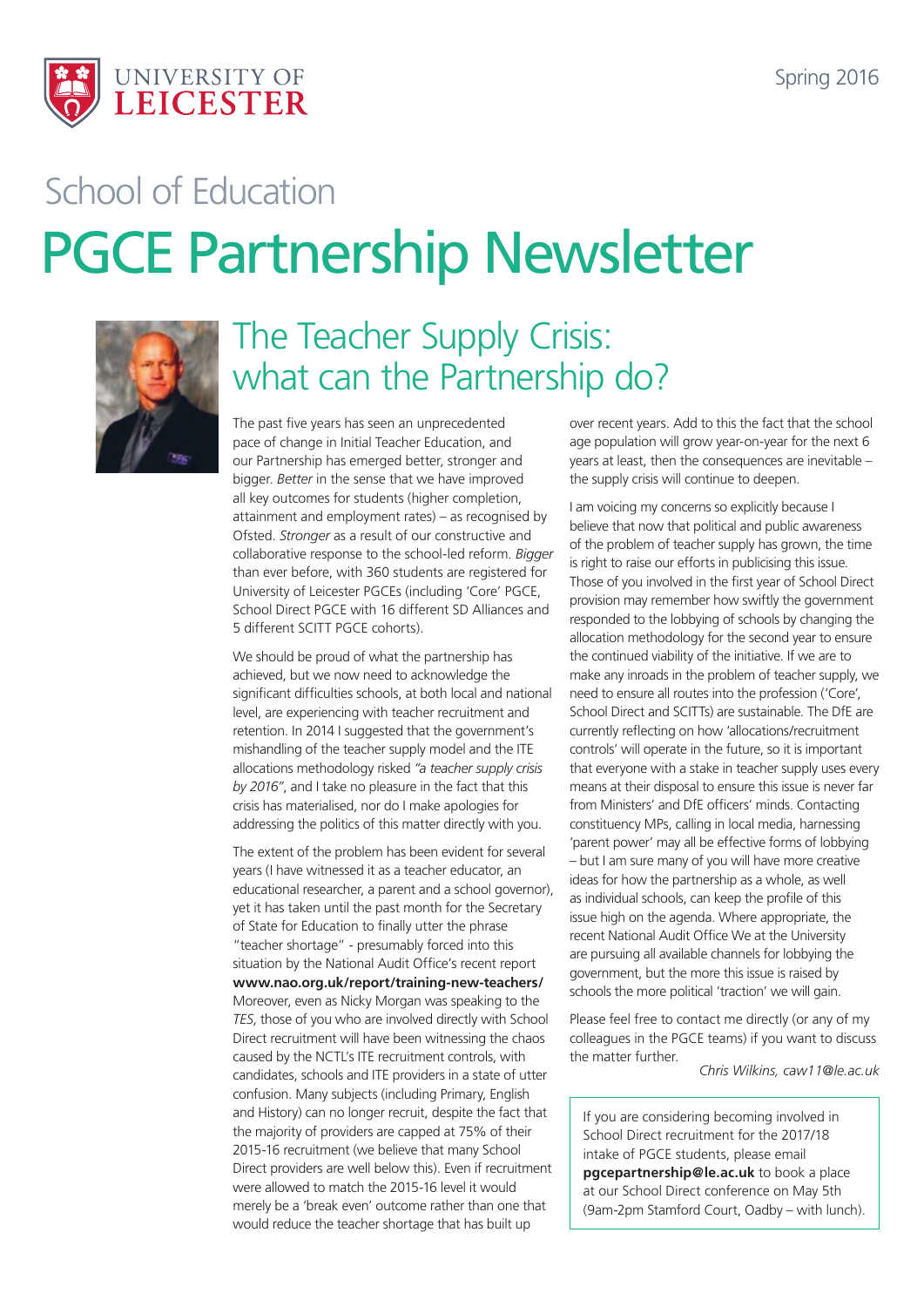### Action Research Outcomes from TELA

In June this year TELA are celebrating and sharing the outcomes from Action Research across the alliance within primary and secondary schools. This year it is hosted at Groby College, on June 28, 4:00 - 5:30pm, and will consist of a brief keynote speech, best practice tables, feedback from National Research and a teachmeet format to which you are welcome to come and/or bring colleagues.

Full details about the TELA Research Conference are available on our website **[TELAonline.co.uk](http://telaonline.co.uk)** under the Research and Development tab.

If you would like to book a place to visit the TELA Action Research conference, please book via our 'book now' button on the website or email **tela@thomasestely.org.uk**

### PGCE Placements for 2016/17

Many thanks to all of our Partnership Schools, ITE Coordinators, Mentors and Cotutors for your willingness to support the next generation of teachers this year. Starting shortly after the Easter break, we will start the process of collecting offer of placement for the 2016-2017 school year. We will start by sending out details of the placement dates and expectations and then ask schools to make offers using our online data collection system.

We intend to give secondary schools an indication of which offers we are likely to take up prior to the end of the summer term. We will then confirm Phase A placements early in the Autumn term (once the students have registered) and then confirm Phase B placements later in the term.

We intend to confirm TE1 primary placements at the beginning of the Autumn term prior to making allocations once students are registered. We will then confirm availability of offers for TE2 placements later in that term before making student allocations once TE1 placement is completed. Placement offers will be confirmed for TE3, the Summer Term placement, mid-way through the Spring Term with allocations finalised following the completion of TE2.

> *Neil Burton, Partnership Manager pgcepartnership@le.ac.uk*

## MA in Education: Learning and Teaching – *now with Distance Learning option*

This programme offers practising teachers a wealth of opportunities to learn both from peers and expert practitioners in a supportive but academically rigorous environment.

You will engage with recent academic research and develop the critical, analytical and reflective skills essential to any teacher, whilst exploring contemporary Government policy, curriculum and classroom-based issues. Our tutors are all established scholars and/or practitioners in their fields and offer their expertise at both whole group and individual levels, with tutorial support built into every module.

There are both subject specific strands and more specialised routes such as the nationally recognised SEBDA and Dyslexia courses for which you also gain professional accreditation.

From Autumn 2016 the MA will be offered as both a campus based programme and as a distance learning programme. There is the opportunity to move between Campus Based route and the Distance Learning route once in the programme.

The programme commences in October every year for both distance learning and campus based students.

#### **Campus Based programme (part-time)**

#### **Year 1 and 2 Options**

- Dyslexia 1 Specialist Teaching of Pupils with Specific Learning Difficulties
- Dyslexia 2 Specialist Assessment and Teaching of Pupils with Specific Learning Difficulties
- SEBDA 1 Understanding and Managing Children with Social, Emotional and Behavioural Difficulties

#### **Distance Learning programme**

#### **Year 1 and 2 Options**

- Effective Pedagogy and Assessment
- Issues in Mathematics Education
- Learning Technologies
- Action Research

#### **Programme Options**

- SEBDA 2 Mental Health Problems and Children with Social, Emotional and Behavioural Difficulties (requires prior completion of Part 1)
	- Effective Pedagogy and Assessment
	- Teaching mathematics
	- Mentoring and Coaching

#### **Year 3**

- Professional Enquiry (dissertation)
- Lesson Study
- Developing Leadership in Education

#### **Year 3**

• Professional Enquiry (dissertation)

You will choose one option in Year 1 and a further option in Year 2. In Year 3, you will take the Professional Enquiry which is a core module taken by all students to complete the MA. **If you have 60 M-level credits from your PGCE (or similar level 7 credits) you will only need to select one taught option from our list and then in your second year you will complete a Professional Enquiry research project (Dissertation) in your own school.** If you don't have those initial 60 credits then you will choose a second taught option. More information at **http://ow.ly/YVYWv**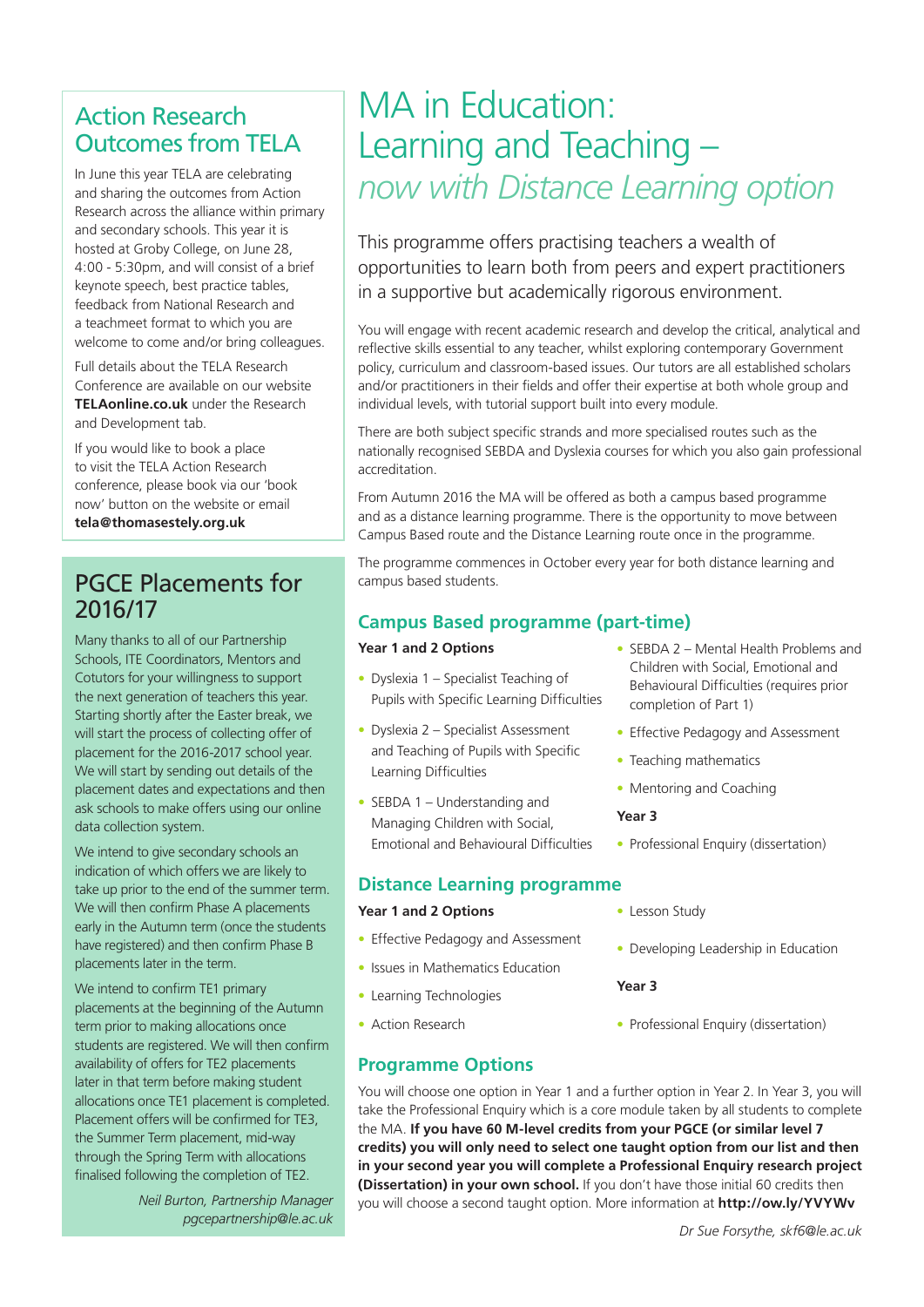## We taught the teachers!

We are the Moat Lead Learners at Moat Community College and we were very pleased to welcome ITT students from the EAL and Science Departments at the School of Education to our EAL day training sessions at our school. Student teachers came into Moat as part of their training to learn how they could best support English as an Additional Language students in their lessons. Students from both the Science and MFL PGCE courses attended and were trained by us. We are the ideal people to train on EAL as we all speak at least two languages fluently and some of us speak up to seven! Some of our students who were new to English also came along and shared their stories of what helps them to learn.

The training sessions were run on two separate mornings and consisted of a detailed Lead Learners' presentation written and performed by us, a session delivered by Ms Lees, information from the FAL department, lesson observations and time for the students to plan with support from the Lead Learners. We really enjoyed the day and the University have requested that we run it next year too, which we are really looking forward to! We are also looking forward to working at the University with student teachers in the future and have lots of ideas and opinions which we hope they find helpful.

It was brilliant meeting the student teachers and they said that they found what we said very interesting and useful. We were pretty proud of ourselves!



Aroac Community

*The Moat Lead Learners and Jess Lees. jlees@moat.leicester.sch.uk*

Upcoming CPD courses

Over the coming months, Education CPD+ has a number of high quality CPD sessions to help enhance teaching across both Primary and Secondary schools.

We have several courses for Primary teachers that will help develop new skills and face the latest issues in education. Our **'Catching up with the New Curriculum for Science'** course (19 May, £130) will offer guidance on implementing the most recent curriculum in schools by sampling practical ideas and activities to help with the teaching of these new areas.

We are also running a course on the **'Curious Classroom'** (24 May, £130), examining how to encourage curiosity, observation, and enquiry among primary children to help them become budding scientific investigators.

Coming up in June is a training course on **'Pupil and Staff Wellbeing'** (14 June,

£130). Increasingly recognised as being vital for effective learning, managing pupils' stress levels, anxiety and other mental health issues can be extremely beneficial. This course will look at how techniques such as breathing, meditation and taking learning outdoors can easily be utilised to manage pupil wellbeing.

We also have a course designed for those in school leadership positions. **'Providing Effective Training and Professional Development in your School'** (8 June, £130) will look at how to plan, implement and evaluate the changes brought on by training and development for staff and will be led by David Shakespeare, a seasoned expert in school management.

To book a place on any of our courses, visit our website at

**www.le.ac.uk/educationcpd**, call us on **0116 252 3771** or send us an email at **educationcpd@le.ac.uk**.

### Panama Bilingual Programme

In January Education CPD+ welcomed our first group of English teachers from Panama, who are taking part in a course to improve their English language skills and gain new teaching techniques.

A joint venture with the English Language Training Unit, the students are taking part in an intensive 8-week course of language training and pedagogical study, which includes working with educational technologies, training in "English to Speakers of Other Languages", and sessions on Lesson Study.

The students have also spent time immersing themselves in British culture, with trips to Stratford upon Avon and Warwick Castle. Around Leicester, they have also visited the King Richard III Visitor Centre, Guildhall, and New Walk Museum.

The group was also given the opportunity to visit local schools where they observed classes in order to better understand the UK Education system. During the school visits pupils were able to learn from presentations given by the visitors, who describing their home country and then answered lots of questions posed by the children. The Panamanians really enjoyed their visits and we hope it was a rewarding experience for everyone involved.

We would therefore like to say a big thank you to all the schools that offered to help as allowing international students access to UK schools is a vital aspect of many of our programmes.

*Oli Moore, oejm1@le.ac.uk*